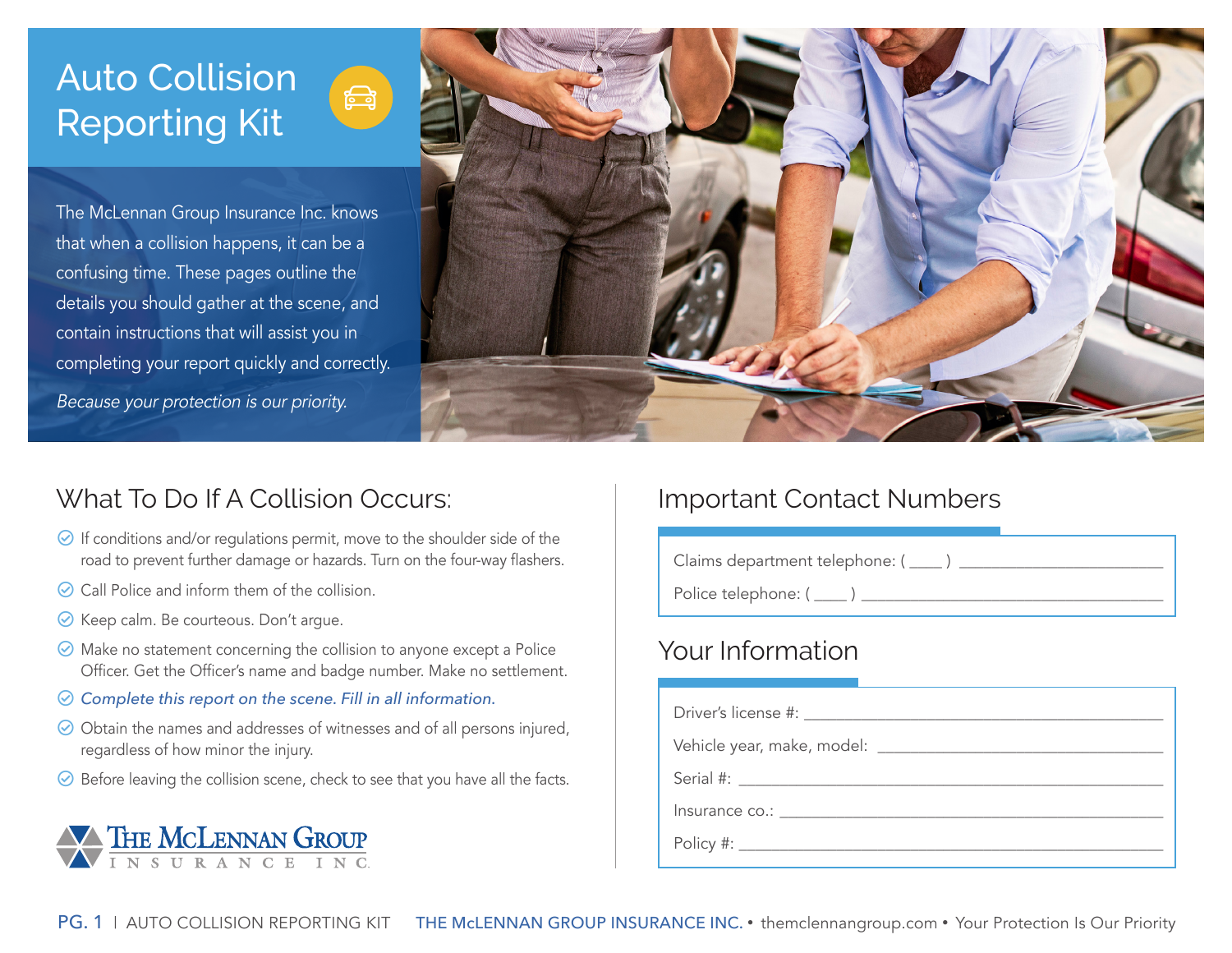# **Essential Information**

# Involved Driver #1

| <u> 1989 - Johann Barn, fransk politik (f. 1989)</u>                                                                                                                                                                           |                          |
|--------------------------------------------------------------------------------------------------------------------------------------------------------------------------------------------------------------------------------|--------------------------|
| <u> 1989 - Johann Barbara, martxa alemaniar argamento estas especial de la contrada de la contrada de la contrada</u>                                                                                                          | Telephone: Home (_       |
|                                                                                                                                                                                                                                | Other $($                |
|                                                                                                                                                                                                                                | Driver's license #: ____ |
| <b>Vehicle Information</b>                                                                                                                                                                                                     | Vehicle Informa          |
| Vehicle year, make, model: Vehicle year, make, model:                                                                                                                                                                          | Vehicle year, make, mo   |
| Serial #: Latin Communication and Communication and Communication and Communication and Communication and Communication and Communication and Communication and Communication and Communication and Communication and Communic |                          |
|                                                                                                                                                                                                                                | Licence plate: ________  |
|                                                                                                                                                                                                                                |                          |
|                                                                                                                                                                                                                                |                          |
|                                                                                                                                                                                                                                | Owner's name: _______    |
|                                                                                                                                                                                                                                |                          |
| <u> 1989 - Johann John Stoff, deutscher Stoffen und der Stoffen und der Stoffen und der Stoffen und der Stoffen un</u>                                                                                                         |                          |
|                                                                                                                                                                                                                                |                          |
|                                                                                                                                                                                                                                | Telephone: Home (_       |
| Other $($ $)$                                                                                                                                                                                                                  | Other $($                |

## Involved Driver #2

|                            | <u> 1989 - Johann Stoff, deutscher Stoff, der Stoff, der Stoff, der Stoff, der Stoff, der Stoff, der Stoff, der S</u> |
|----------------------------|-----------------------------------------------------------------------------------------------------------------------|
|                            |                                                                                                                       |
|                            |                                                                                                                       |
|                            |                                                                                                                       |
|                            |                                                                                                                       |
| <b>Vehicle Information</b> |                                                                                                                       |
|                            |                                                                                                                       |
|                            |                                                                                                                       |
|                            |                                                                                                                       |
|                            |                                                                                                                       |
|                            |                                                                                                                       |
|                            |                                                                                                                       |
|                            |                                                                                                                       |
|                            |                                                                                                                       |
|                            |                                                                                                                       |
|                            | <u> 1989 - Johann John Stoff, deutscher Stoffen und der Stoffen und der Stoffen und der Stoffen und der Stoffen u</u> |
|                            |                                                                                                                       |

PG. 2 | AUTO COLLISION REPORTING KIT THE McLENNAN GROUP INSURANCE INC. • themclennangroup.com • Your Protection Is Our Priority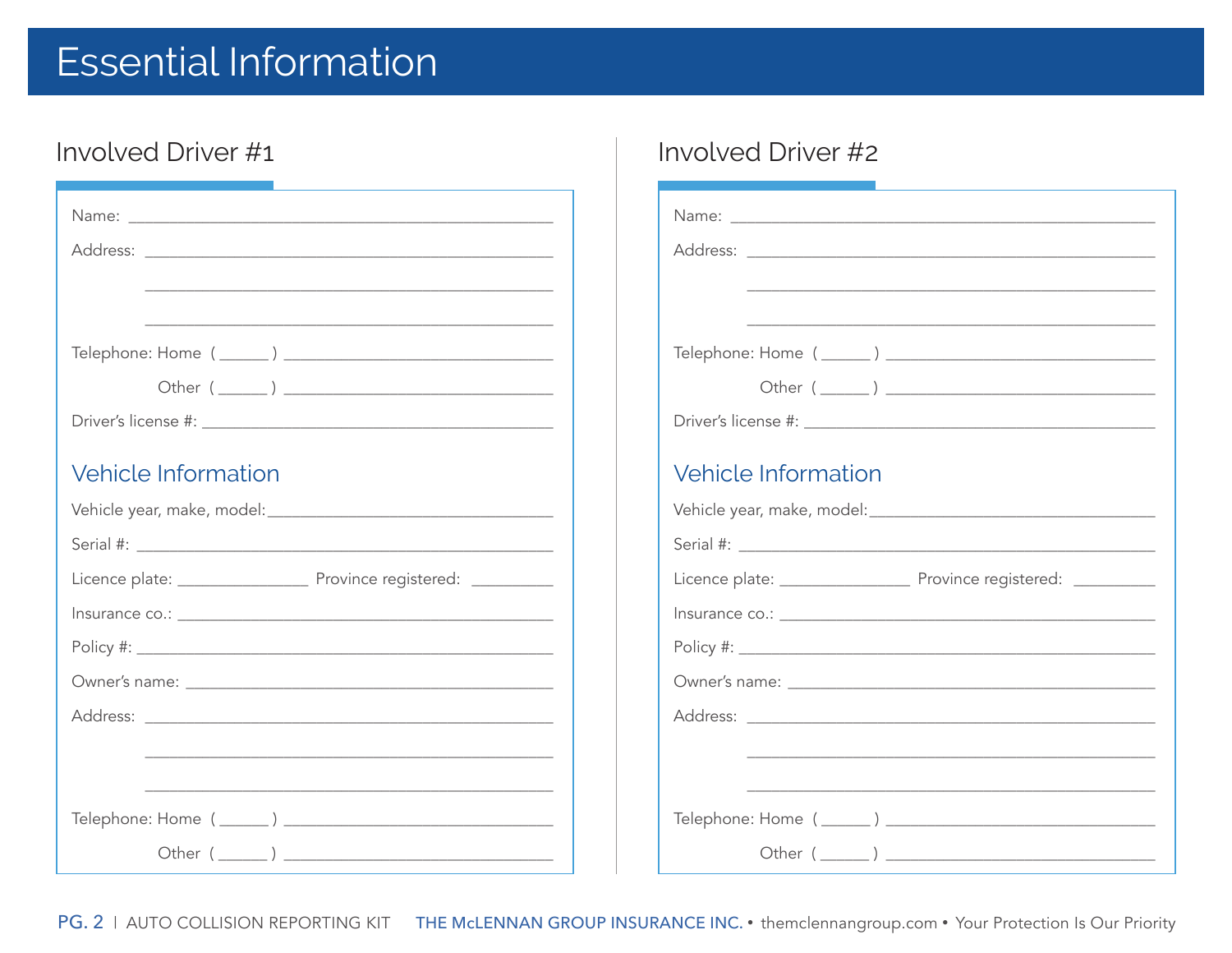# Essential Information

| Name: Namerical Service Service Service Service Service Service Service Service Service Service Service Service S |                              |  |  |
|-------------------------------------------------------------------------------------------------------------------|------------------------------|--|--|
|                                                                                                                   |                              |  |  |
|                                                                                                                   | Telephone : ( ______ ) _____ |  |  |

| Did you witness the collision?                   | $\Box$ Yes | NO.       |
|--------------------------------------------------|------------|-----------|
| Were you a passenger involved in the collision?  | $\Box$ YES | NO        |
| Were you a pedestrian involved in the collision? | $\Box$ YES | NO        |
| Were you a bystander observing the collision?    | $\Box$ YES | <b>NO</b> |
|                                                  |            |           |
|                                                  |            |           |
|                                                  |            |           |
|                                                  |            |           |
|                                                  |            |           |
|                                                  |            |           |

### Witness #1 Information Witness #2 Information

### Witness #1 Statement Witness #2 Statement

| Did you witness the collision?<br>Were you a passenger involved in the collision? $\square$ YES<br>Were you a pedestrian involved in the collision? $\square$ YES<br>Were you a bystander observing the collision? $\square$ YES $\square$ NO | ⊿ YES | $\Box$ No<br>$\Box$ No<br>$\Box$ No |
|-----------------------------------------------------------------------------------------------------------------------------------------------------------------------------------------------------------------------------------------------|-------|-------------------------------------|
|                                                                                                                                                                                                                                               |       |                                     |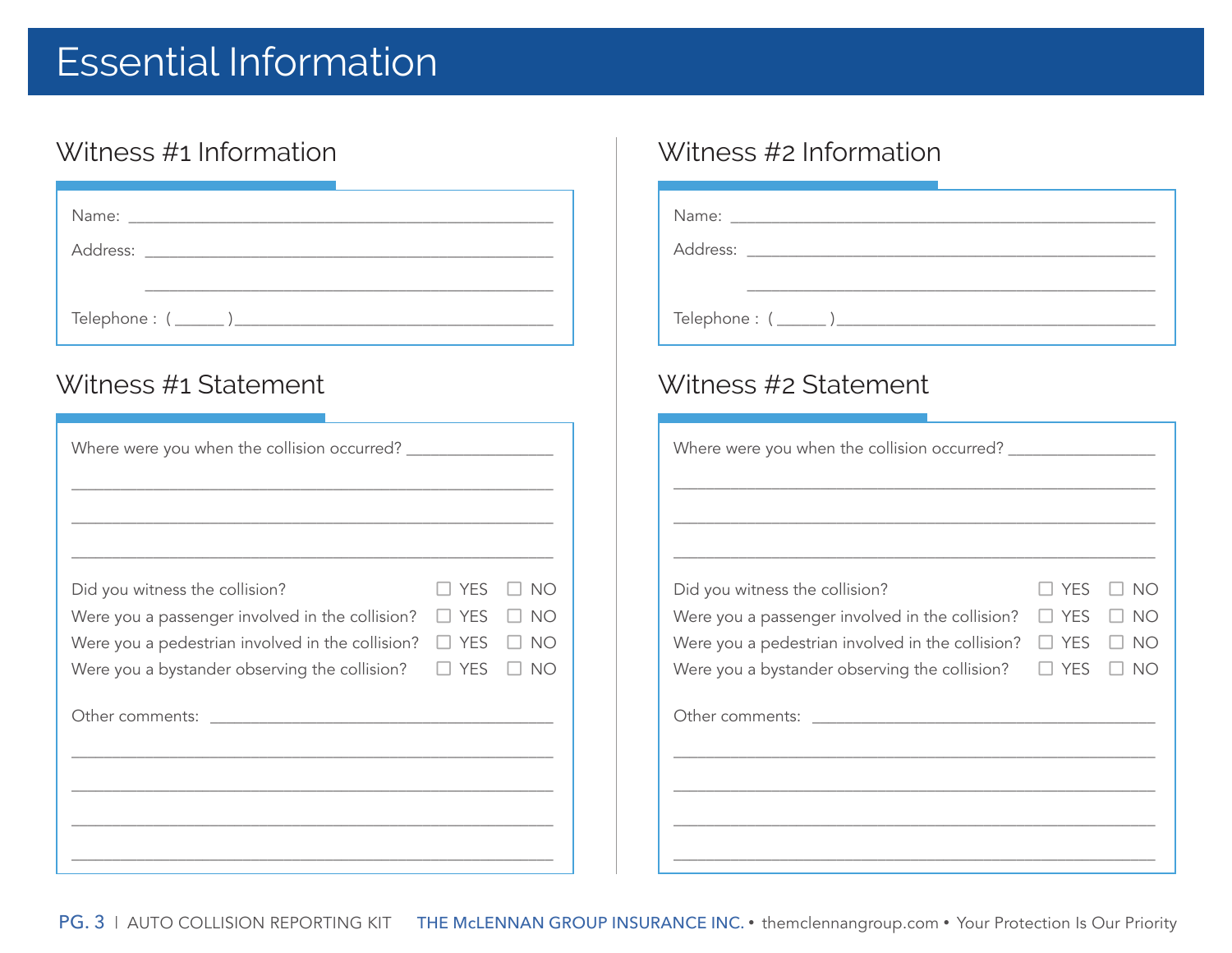# Collision Specifics

## Collision Details

Collision date and time: \_\_\_\_\_\_\_\_\_\_\_\_\_\_\_\_\_\_\_\_\_\_\_\_\_\_\_\_\_\_\_\_\_\_\_\_\_

Collision location:

Vehicle speed at time of collision:\_\_\_\_\_\_\_\_\_\_\_\_\_\_\_\_\_\_\_\_\_\_\_\_\_\_\_\_\_

Describe any vehicle damage: \_\_\_\_\_\_\_\_\_\_\_\_\_\_\_\_\_\_\_\_\_\_\_\_\_\_\_\_\_\_\_

## Collision Situation

|                         | Road/Weather Conditions                                                         |            |                                |            |
|-------------------------|---------------------------------------------------------------------------------|------------|--------------------------------|------------|
| $\Box$ Wet              | $\Box$ Snowy                                                                    | $\Box$ Dry | $\Box$ Muddy                   | $\Box$ Icy |
| $\Box$ Rain             | l   Other:                                                                      |            |                                |            |
|                         | <b>Traffic Controls Present</b>                                                 |            |                                |            |
| $\square$ Four-way stop |                                                                                 |            | $\Box$ Four-way traffic lights |            |
|                         | $\Box$ Stop signs north/south sides $\Box$ Stop signs east/west sides           |            |                                |            |
|                         | $\Box$ Traffic lights north/south sides $\ \Box$ Traffic lights east/west sides |            |                                |            |
| $\Box$ Yield sign       |                                                                                 |            | $\Box$ No traffic controls     |            |
| Other:                  |                                                                                 |            |                                |            |
| Other details:          |                                                                                 |            |                                |            |

\_\_\_\_\_\_\_\_\_\_\_\_\_\_\_\_\_\_\_\_\_\_\_\_\_\_\_\_\_\_\_\_\_\_\_\_\_\_\_\_\_\_\_\_\_\_\_\_\_\_\_\_\_\_\_\_\_\_\_

\_\_\_\_\_\_\_\_\_\_\_\_\_\_\_\_\_\_\_\_\_\_\_\_\_\_\_\_\_\_\_\_\_\_\_\_\_\_\_\_\_\_\_\_\_\_\_\_\_\_\_\_\_\_\_\_\_\_\_

In the area below, sketch the collision scene. Indicate the streets, intersections, signs and illustrate vehicle positions at time of collision.

# Collision Diagram

| <b>Specify The Following:</b><br>Your Vehicle $\rightarrow$ A Other Vehicles $\rightarrow$ 1 $\rightarrow$ 2 |  |
|--------------------------------------------------------------------------------------------------------------|--|
|                                                                                                              |  |
|                                                                                                              |  |
|                                                                                                              |  |
|                                                                                                              |  |
|                                                                                                              |  |
|                                                                                                              |  |